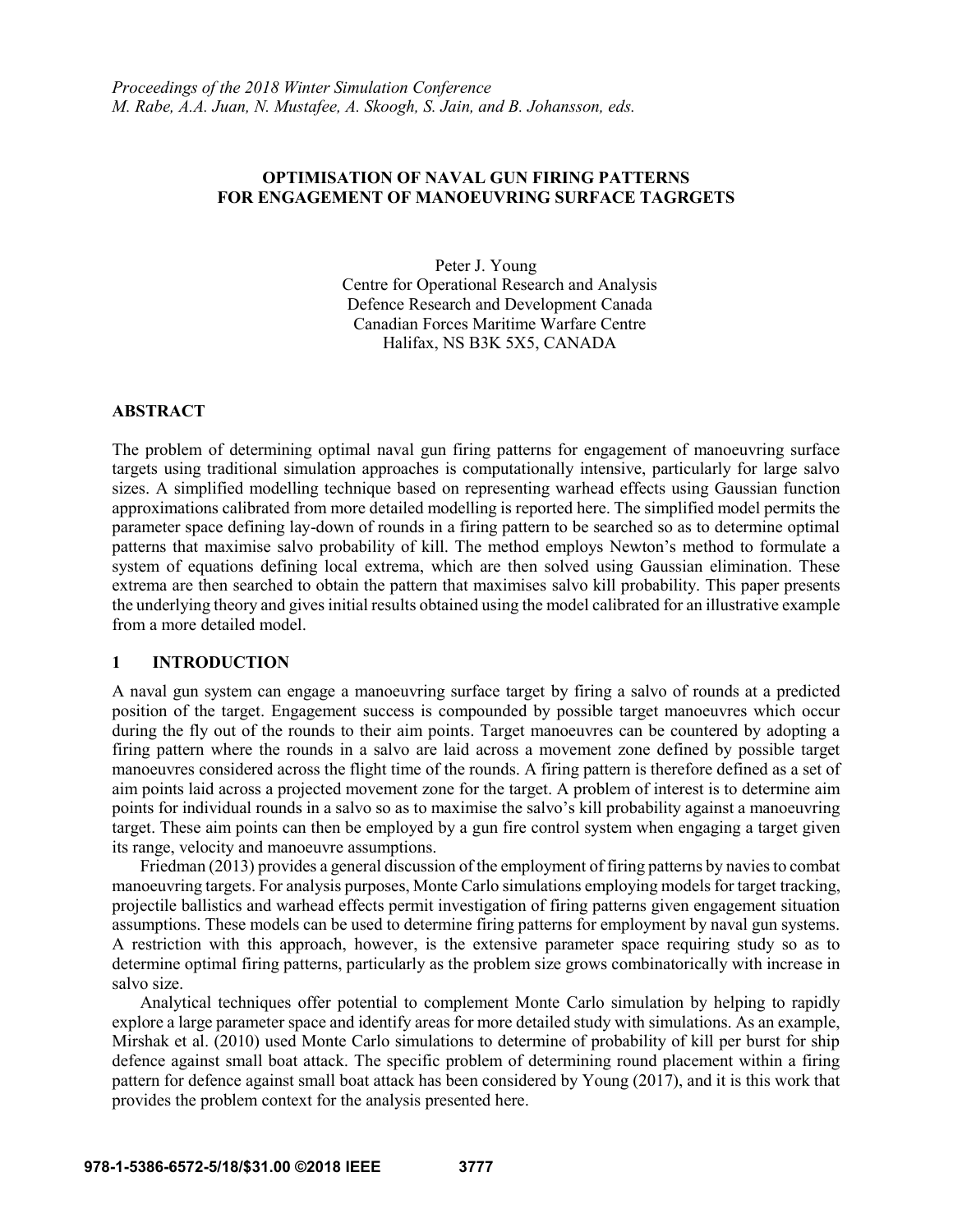### **2 PROBLEM DESCRIPTION**

The engagement problem can occur when a ship is defending itself from attack by one or more small manoeuvring boats. For a single target the defending ship fires a salvo of rounds from a single gun system at a projected target location. The aim point for an individual round aim can be obtained from a ballistics solution of the projectile intercepting the target taking into account projected target movement over the flyout time of the projectile. Round effectiveness will therefore depend on the tracking accuracy, target velocity, range-to-target, projectile ballistics and warhead effects. The problem is further compounded by the target manoeuvring after the firing of the round. Salvo fire, with round detonation times staggered by the gun firing rate, permit increased engagement success – partly by the increased opportunities to kill the target, but also due to a lay down of fire across locations arising from possible target manoeuvres.

A general problem description is given in Young (2017), who also presented techniques to obtain salvo kill probability by integrating the aim point lethal zone for each round in the salvo across the target movement zone. As the rounds detonate sequentially, the target movement zone is updated for each consecutive round given the detonation points of the previous rounds. The target movement zone is also projected forward in time to the detonation time for the next round. Given the dependence of individual round kill probabilities on placement of earlier round aim points, the problem is computationally intensive to solve through simulation, solution time growing exponentially as the salvo size increases.

Figure 1(a), taken from Young (2017), shows the following key aspects of the problem, represented as probability distributions, for a 4-round salvo against a target approaching the firing ship:

- Target track distribution at the time the salvo commences to fire, shown in blue. This distribution results from target tracking errors and comprises target location, heading and velocity. The mean direction of travel for the target in Figure 1(a) is from right to left.
- Target movement zone, shown in green. This applies target manoeuvre assumptions over the target location distribution for the time period of the projectile fly-out following the firing of the gun. The movement zone will grow and translate to the left as each subsequent round in the salvo arrives and detonates. The zone shown in Figure 1(a) is for the last round of the 4-round salvo.
- Aim point lethal zone, shown in yellow/orange, laid over a portion of the target movement zone. The aim point lethal zone arises from an aggregation of the warhead lethal zone across a probability distribution for warhead detonation which results from projectile ballistic dispersion errors given an aim point. The warhead lethal zone for a given detonation point comprises target kill probabilities across locations relative to the detonation point. The kill probabilities are obtained from a warhead fragmentation model.
- Maximum Probability of Kill ( $P_{KMAX}$ ) curves for each round in the salvo. Each curve stretches across the breath of the target movement zone at the time of the round's detonation. Each point on a  $P_{KMAX}$  curve represents the optimal lead offset, ahead of the target track (the horizontal direction from right to left in Figure 1(a), for the aim point to maximise kill probability given the corresponding lateral offset [in the vertical direction of Figure 1(a)].

Young (2017) demonstrates how to construct the  $P_{KMAX}$  curves numerically and use them to determine salvo  $P_K$ . The dependence of warhead  $P_K$ 's for each round on lateral distance across its corresponding  $P_{KMAX}$  curve is shown in Figure 1(b). Salvo  $P_K$  is obtained by, in sequence: placing each round at a position on its  $P_{KMAX}$  curve, updating the target movement zone to reflect target survivability from the round, projecting the movement zone to the detonation time of the next round, and constructing the next round's  $P_{KMAX}$  curve. The  $P_{KMAX}$  curves for the second and subsequent rounds therefore depend on placement of earlier rounds. This makes the process computationally intensive for determination of an optimal placement of all rounds so as to maximise salvo  $P_K$ .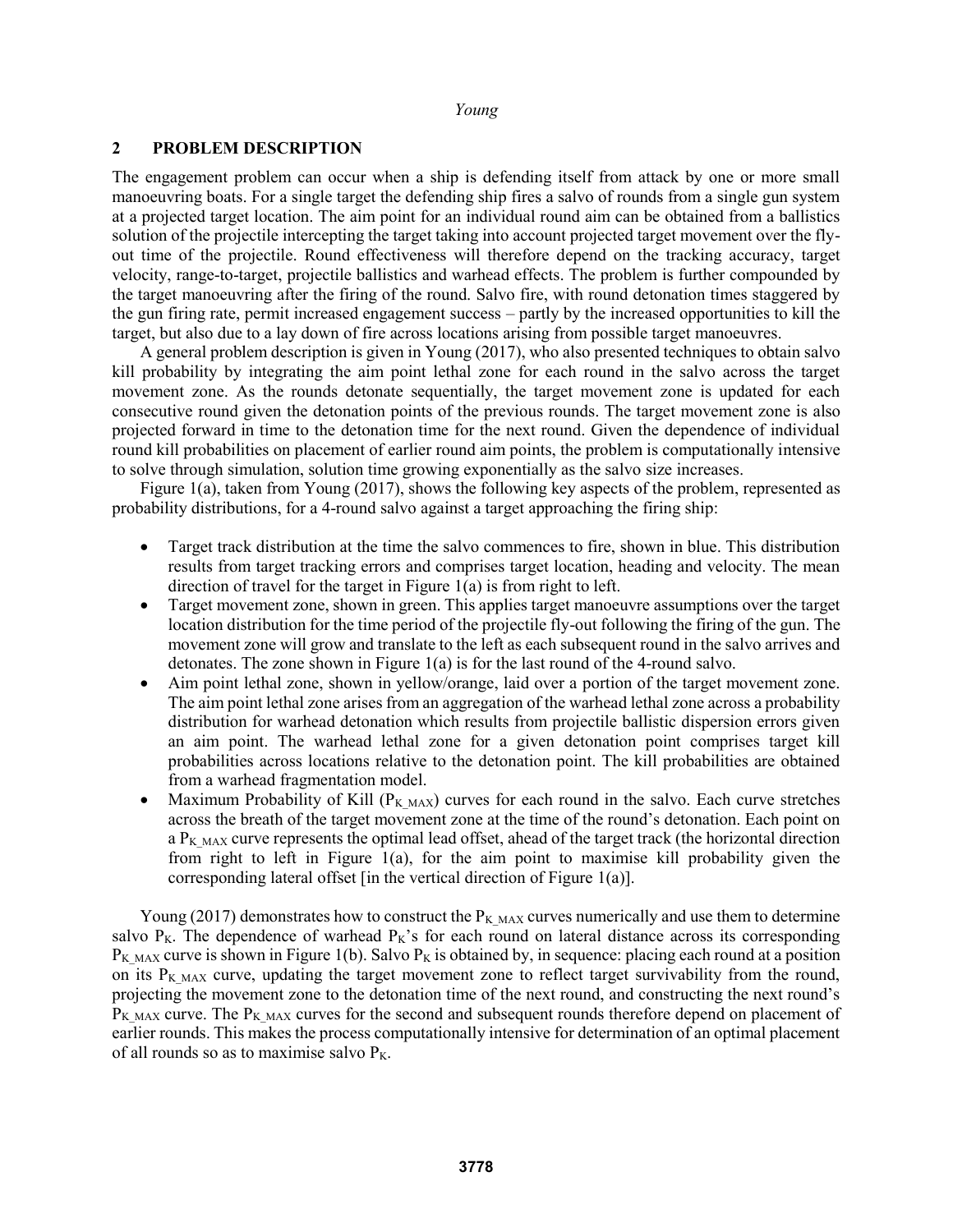



Figure 1: Four round results from Young (2017): (a) round laydown; (b) warhead  $P<sub>K</sub>$  dependence on lateral distance from  $P_{KMAX}$  curves.

The firing pattern shown in Figure 1(a) was obtained using the following heuristic approach:

- The first and second rounds were placed at offsets corresponding to the peaks of their  $P_{K~MAX}$  curves so as to maximise their kill probabilities, i.e. 0 m lateral offset for rounds 1 and 2 with corresponding  $P_K$ 's of 0.09750 and 0.06878.
- A local search about the round 3  $P_{KMAX}$  curve peak was performed for placement of its aim point so as to maximise salvo P<sub>K</sub>. For each round 3 position considered, the P<sub>K MAX</sub> curve for round 4 was reconstructed and used to position round 4 at its peak. This process yielded offsets of 9.6 m and -14 m with  $P_K$ 's of 0.04706 and 0.03660 for rounds 3 and 4. The resulting salvo  $P_K$  was 0.24997.

This heuristic approach is not guaranteed to produce a global optimum. For larger salvo sizes a greater degree of local search would have to be employed to prevent excessive computer run times, but potentially reducing the "goodness" of the solution found. The remainder of this paper outlines an alternative method investigated to permit determination of firing patterns which maximise salvo  $P_K$ .

A simplified modelling technique is presented which adopts Gaussian function approximations for maximum probability of kill curves and warhead effects. The approach permits local extrema defining firing patterns that maximise salvo probability of kill to be found. Newton's method is used to formulate a system of equations defining local extrema, which are then solved using Gaussian elimination. This approach, a computer implementation and its application for an illustrative example are described below. The application involves calibration of the simplified model using outputs taken from Young (2017), which is also used to evaluate the results from the simplified model.

# **3 CONCEPTUAL BASIS FOR APPROXIMATING WARHEAD EFFECTS**

An inspection of the plots for warhead  $P_K$  dependence on  $P_K$  MAX lateral offset given in Figure 1(b) shows that the effects for each round given its lateral offset are to reduce the  $P_{KMAX}$  plot for the next round. This is better illustrated by transforming warhead effects for all rounds to the  $P_K$   $_{MAX}$  curve for the last round, as shown in Figure 2. The ordinate for the plots in Figure 2 is a transformed  $P_K$ . Corresponding round  $P_K$ 's can be obtained by reversing the transformation back to the round's  $P_{K MAX}$  curve. For example, a  $P_{K 0}$  of 0.06685 for round 1 at the peak of its transformed  $P_{KMAX}$  curve in Figure 2 corresponds to an actual  $P_K$  of 0.09750 in Figure 1(b).

The warhead effects for each round are explicitly shown in Figure 2 by taking the difference between  $P_{KMAX}$  plots for successive rounds. The difference between the P(K\_R1)\_max and P(K\_R2|R1)\_max plots is the d1 plot, this reflecting the round 1 warhead effects on killing the target. Plots d2, d3, and d4 are similarly defined.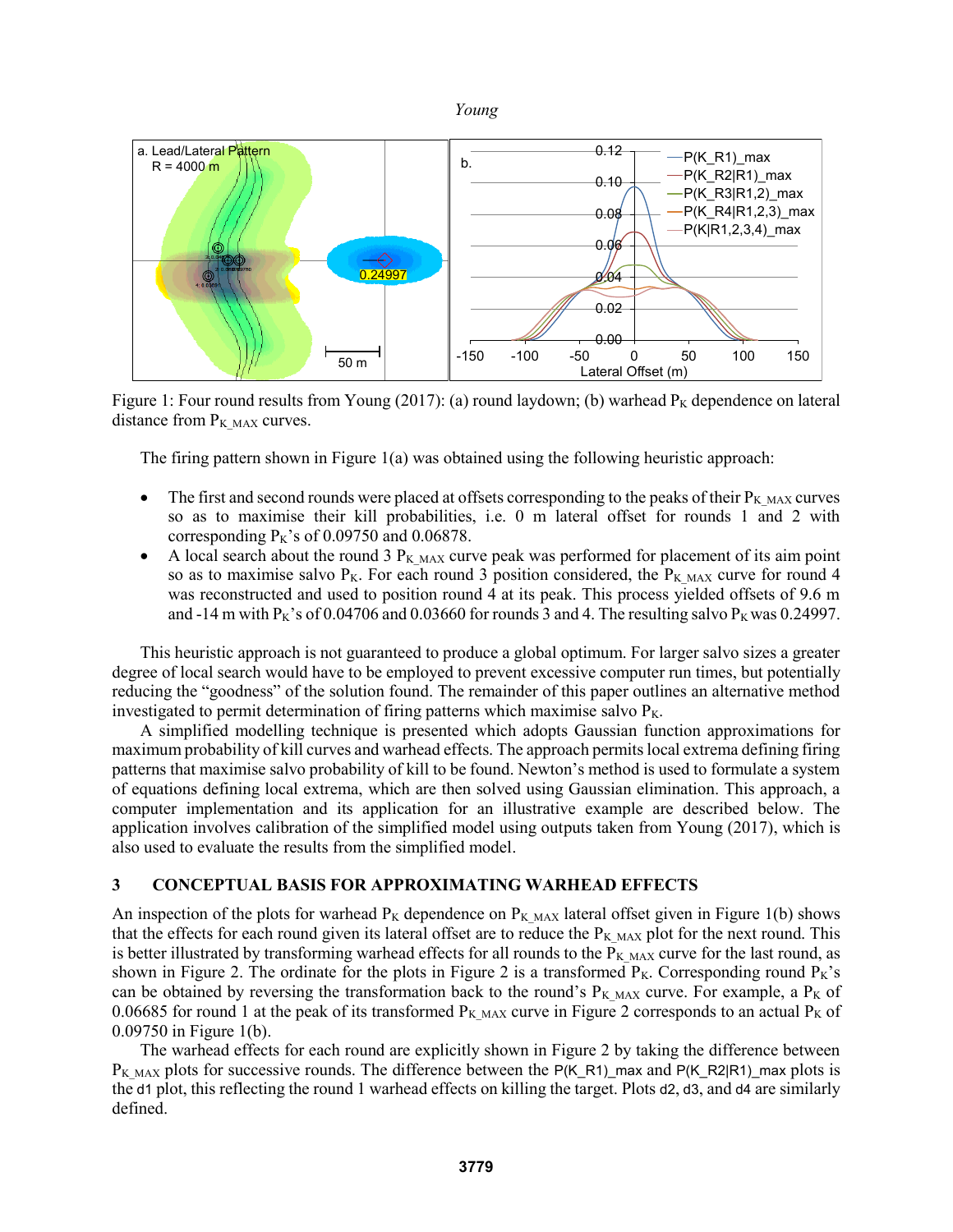

Figure 2: Warhead effects for rounds 1 to 4 mapped to  $P_{K MAX}$  curve for round 4.

Changes in the lateral offset placement of rounds on their  $P_{KMAX}$  curves result in their warhead effects plots being translated to the left (for increasing offset) or right (for decreasing offset). Inspection has found the warhead effects plots retain their shape as they translate for changing offset. This property is investigated below as a mechanism for determining transformed  $P<sub>K</sub>$  plots and using this as a basis for finding optimal firing patterns. The approach is illustrated for the four round example by the following: calibration of the d1, d2 and d3 plots; direct placement of the d1 plot; update of the P(K\_R2|R1)\_max plot by subtracting the displaced d1 plot from P(K\_R1)\_max; repeat for rounds 3 and 4 to yield the salvo  $P_K$ .

The approach is formalized by adoption of the following notation:

- For a salvo of  $n = 4$  rounds, find  $x_1, x_2, x_3, x_4$  that maximises the salvo probability of kill.
- $p_1(x)$  is the 1<sup>st</sup> round P<sub>K</sub> as a function of the variable x representing the lateral offset.
- $p_2(x|x_1) = p_1(x) d_1(x|x_1)$ , i.e.  $2<sup>nd</sup>$  round P<sub>K</sub> as a function of x given 1<sup>st</sup> round placed at  $x_1$ .  $d_1(x|x_1)$  reflects the warhead effects of round 1 on  $p_1(x_1)$  given its detonation at  $x_1$ .
- $p_3(x|x_1, x_2) = p_2(x|x_1) d_2(x|x_1, x_2)$ , i.e. 3<sup>rd</sup> round P<sub>K</sub> as a function of x given previous rounds are placed at  $x_1, x_2, d_2(x|x_1, x_2)$  reflects the warhead effects of round 2 on  $p_2(x|x_1)$  given  $x_1, x_2$ .
- $p_4(x|x_1, x_2, x_3) = p_3(x|x_1, x_2) d_3(x|x_1, x_2, x_3)$ , i.e. 4<sup>th</sup> round P<sub>K</sub> as a function of x given previous rounds placed at  $x_1, x_2, x_3$ .  $d_3(x|x_1, x_2, x_3)$  reflects the warhead effects of round 3 on  $p_3(x_3|x_1, x_2)$  given  $x_1, x_2, x_3$ .
- Placing the 4<sup>th</sup> round at  $x = x_4$ , the salvo P<sub>K</sub> is then given by:  $P(x_1, x_2, x_3, x_4) = p_1(x_1) + p_2(x_2, x_3, x_4)$  $p_2(x_2|x_1) + p_3(x_3|x_1, x_2) + p_4(x_4|x_1, x_2, x_3).$

# **4 IDEALISED MODEL FOR 2-ROUND SALVO**

Inspection of warhead effects plots has found that they are often Gaussian in nature and constant in size across placement of the round on its max  $P<sub>K</sub>$  curve. Also the  $P(R1)$  max plot has an approximate Gaussian shape. These observations suggest approximating these aspects as Gaussian functions calibrated from firing pattern models, and then exploring techniques to optimise aim point placements using these approximations.

An analytical solution to the 2-round salvo problem using Gaussian function approximations is presented here. The  $1<sup>st</sup>$  round  $P<sub>K</sub>$  is assumed to be the following Gaussian function:

$$
p_1(x) = \kappa_0 e^{-x^2/\sigma_0^2} \,. \tag{1}
$$

The warhead effects for this round on  $p_1(x)$  given its detonation at  $x_1$  is assumed to be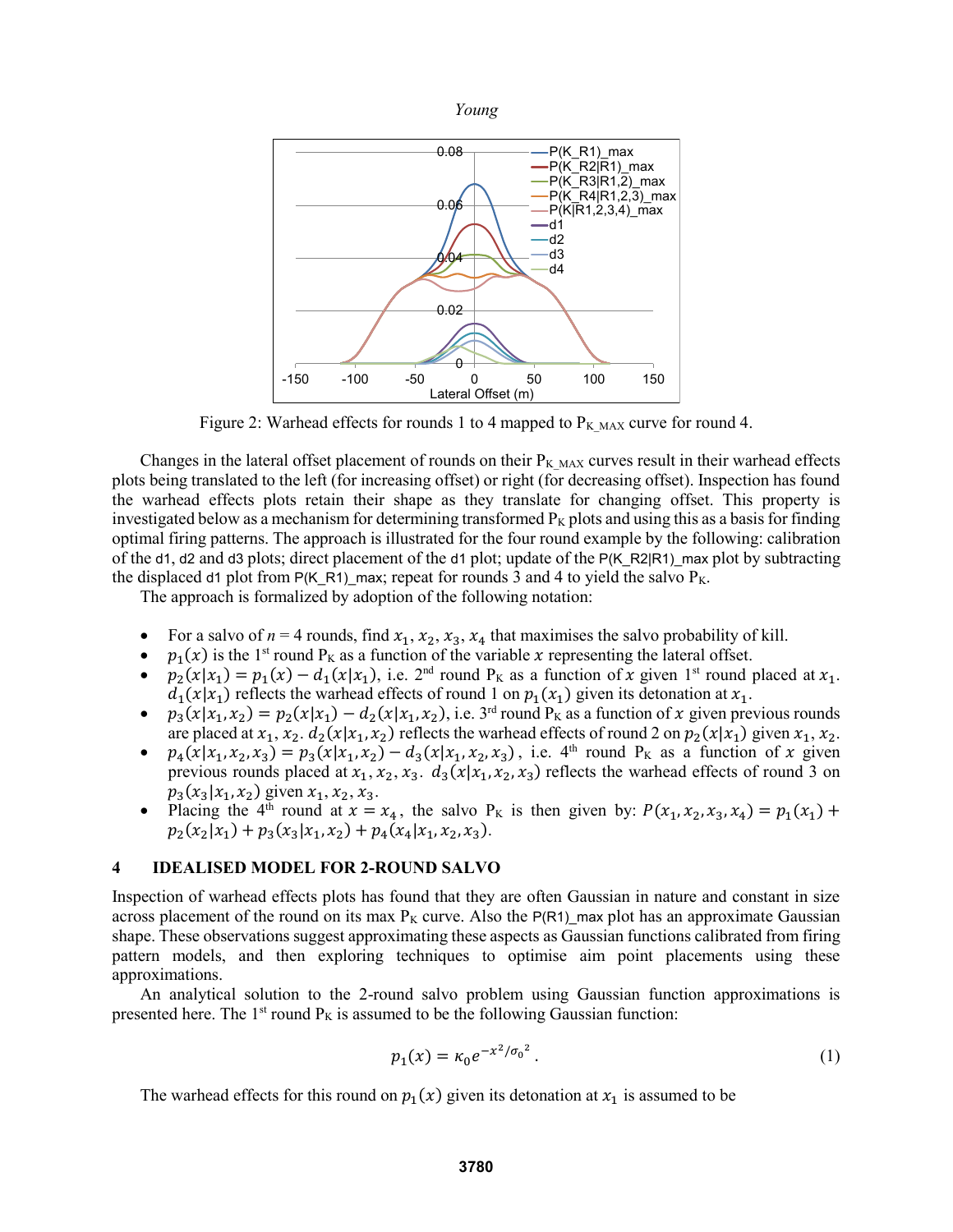$$
d_1(x|x_1) = \kappa_1 e^{-(x-x_1)^2/\sigma_1^2}.
$$
 (2)

The constants  $\kappa_0$  and  $\kappa_1$  scale the height while the constants  $\sigma_0$  and  $\sigma_1$  define the breath of the Gaussian functions. The 2<sup>nd</sup> round P<sub>K</sub> as a function of x given placement of the 1<sup>st</sup> round at  $x_1$  is given by

$$
p_2(x|x_1) = p_1(x) - d_1(x|x_1).
$$
 (3)

The salvo P<sub>K</sub> is obtained by adding together the P<sub>K</sub>'s for the two rounds placed at positions  $x_1, x_2$ :

$$
P(x_1, x_2) = p_1(x_1) + p_1(x_2) - d_1(x_2|x_1).
$$
\n(4)

The positions  $x_1, x_2$  that yield the maximum salvo  $P_K$  can be obtained through consideration of the critical points of  $P(x_1, x_2)$ , i.e.

$$
\frac{\partial P(x_1, x_2)}{\partial x_1} = 0, \quad \frac{\partial P(x_1, x_2)}{\partial x_2} = 0 \tag{5}
$$

These equations have the following solution:

$$
x_2 = -x_1, \ x_1 = \sqrt{\frac{\sigma_0^2 \sigma_1^2}{4 \sigma_0^2 - \sigma_1^2} \ln \left( \frac{2 \kappa_1 \sigma_0^2}{\kappa_0 \sigma_1^2} \right)} \ . \tag{6}
$$

Results are illustrated using  $\kappa_0 = 0.090520$ ,  $\sigma_0 = 74.232$ ,  $\kappa_1 = 0.025868$ ,  $\sigma_1 = 33.305$ . The following solution is obtained using the above equations:

$$
x_1 = 17.456
$$
,  $x_2 = -x_1 = -17.456$ ,  $P(x_1, x_2) = 0.16268$ .

A spreadsheet model was implemented to verify this solution. The model permits the salvo  $P<sub>K</sub>$  to be calculated for detonation points specified to the nearest integer. Figure 3 shows the  $P_k$  and warhead effects plots from the spreadsheet model for the 2-round example. Plots  $p_1(x)$  and  $p_2(x|x_1)$  give the P<sub>K</sub> curves for the two rounds while p3(x|x1,x2) gives the remaining kill probability after placement of the rounds (this reflects target survivability and would be the P<sub>K MAX</sub> curve for a 3<sup>rd</sup> round, if considered). The following solution, in agreement with the above analytical results, was obtained for maximising salvo  $P_K$ :



Figure 3:  $P_K$  and warhead effects plots from the spreadsheet model for the 2-round example.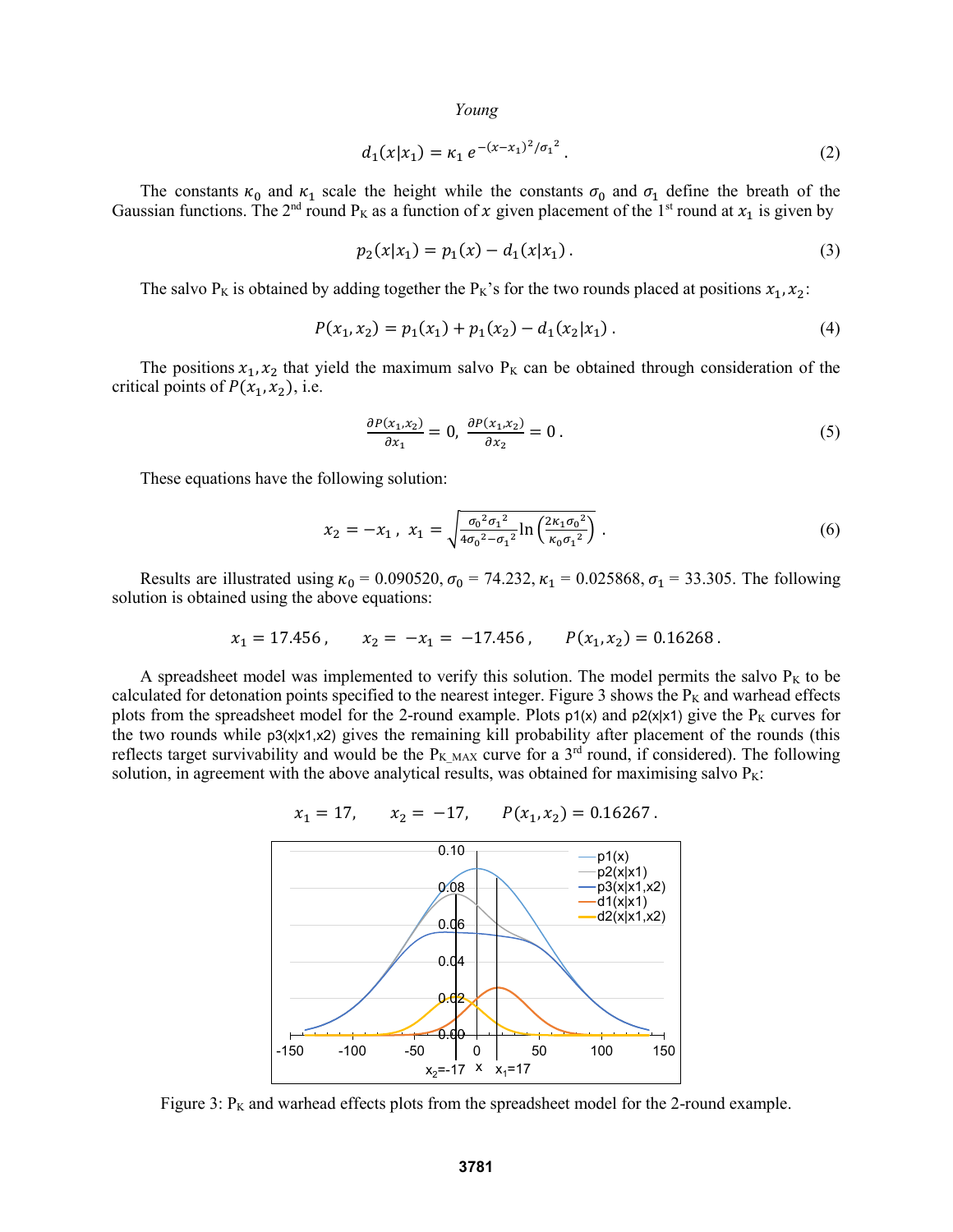#### **5 NUMERICAL APPROACH FOR LARGER SALVO SIZES**

A salvo consisting of *n* rounds is considered. The detonation points for each round are given by  $x_i$ ,  $i =$ 1, ...,  $n \cdot p_1(x)$  is given by equation (1). Warhead effects functions are assumed to be Gaussian and dependent only on the current round, i.e. they are of the form

$$
d_i(x|x_i) = \kappa_i \, e^{-(x-x_i)^2/\sigma_i^2}, \ i = 1, \dots, n \,. \tag{7}
$$

The  $P<sub>K</sub>$  functions for rounds 2 to *n* are given by

$$
p_i(x|x_1, ..., x_{i-1}) = p_{i-1}(x|x_1, ..., x_{i-2}) - d_{i-1}(x|x_{i-1}), i = 2, ..., n.
$$
\n(8)

The salvo probability of kill for placement of rounds at positions  $x_i$ ,  $i = 1, ..., n$  is given by

$$
P(x_1, x_2, ..., x_n) = \sum_{i=1}^n p_i(x_i | x_1, ..., x_{i-1}).
$$
\n(9)

The probability of kill may be maximized by considering the following extrema of *P*:

$$
\frac{\partial P}{\partial x_i} = 0, i = 1, \dots, n \tag{10}
$$

Putting  $f_i = \partial P / \partial x_i$ , the system of equations  $f_i = 0$  must be solved. Expressing this in vector form with  $f=(f_1, f_2, ..., f_n)$  and  $\mathbf{x}=(x_1, x_2, ..., x_n)$  gives  $f(\mathbf{x})=0$ . Newton's method is used to find the roots of this system of equations, i.e. find **x** such that  $f(x) = 0$ . A Taylor's expansion of  $f(x)$  is given by

$$
f(x + \delta x) = f(x) + J(x)\delta x, \qquad (11)
$$

where  $\delta x = x^{k+1} - x^k$ ,  $x^k$  is the estimate for x at the *k*th iteration, and  $J(x)$  is the Jacobian defined by

$$
\mathbf{J}(\mathbf{x}) = \frac{df}{dx} = \begin{bmatrix} \frac{\partial f_1}{\partial x_1} & \cdots & \frac{\partial f_1}{\partial x_n} \\ \vdots & \ddots & \vdots \\ \frac{\partial f_n}{\partial x_1} & \cdots & \frac{\partial f_n}{\partial x_n} \end{bmatrix} .
$$
 (12)

The solution requires  $f(x + \delta x) = 0$ , and therefore  $J(x^k)\delta x = -f(x^k)$ . The definition of  $\delta x$  then permits the estimate  $\mathbf{x}^{k+1}$  to be obtained from  $\mathbf{x}^k$ . The following iterative solution procedure is adopted until a solution of desired accuracy is obtained:

- 1. Evaluate  $f(x^k)$  starting with an initial estimate  $x^0$  for  $k = 0$ .
- 2. Compute  $J(x^k)$ .
- 3. Solve, using Gaussian elimination, the linear system of equations for  $\delta x$  whose coefficient matrix is  $J(x^k)$  and RHS is  $f(x^k)$ . From this obtain  $x^{k+1}$ .
- 4. Iterate until convergence.

Figure 4 presents results for salvo sizes varying from 2 to 20 in steps of 2. Newton's method finds the roots if the initial guess for **x** is reasonably close, otherwise it diverges unless under-relaxation is employed. For  $n = 2$  to 6, the routine converges rapidly, while for  $n = 16$  to 20 it takes 600 to 800 iterations. In all cases aim point offset locations are symmetrical about the  $x = 0$  axis, which can be expected as the salvo sizes considered are all even. Salvos with an odd number of rounds will have the first aim point with zero offset, followed by additional aim points having offsets symmetric about the  $x = 0$  axis.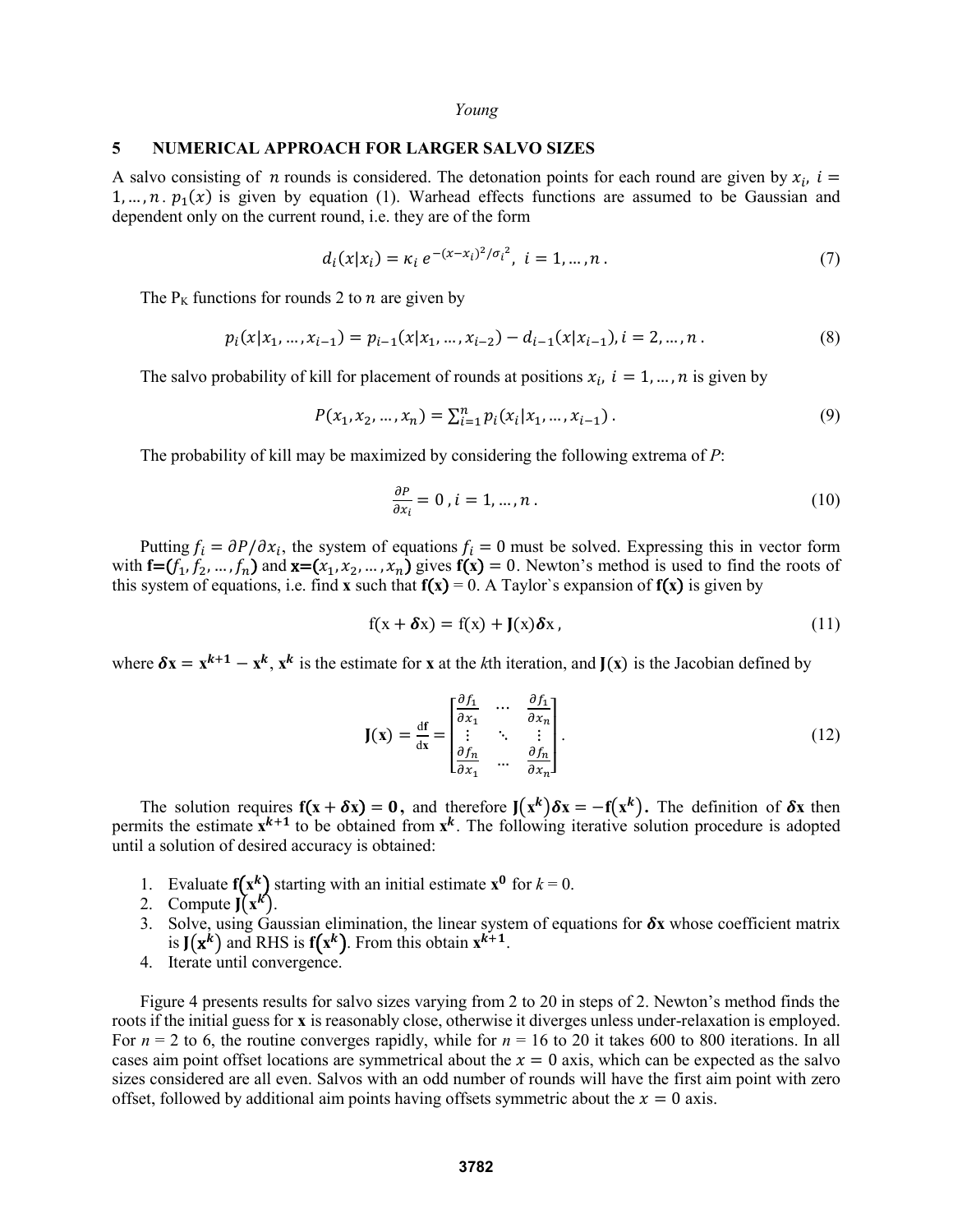As the salvo size increases from *i* to  $i + 2$ , positioning of rounds 1 to *i* contracts towards  $x = 0$ , while positioning of the remaining rounds results in an overall broadening of the firing pattern. The pattern which evolves as salvo size is increased was used to predict round positions for larger salvo sizes, these being used as initial guesses for the Newton's method to improve convergence rates.



Figure 4: Aim point offset locations for salvos with sizes from 2 to 20 in steps of 2.

#### **6 INCORPORATION OF NONLINEAR EFFECTS**

The assumptions introduced above, Gaussian function approximations and dependence of warhead effects functions only on the current round, severely restrict application of the method to the actual firing patterns and must be relaxed.

Simple approximations using single Gaussian functions may not be sufficient for representation of the  $P_K$  plot for the first round and the warhead effects plots for all rounds – this is clearly evident in Figure 1(b). Improved approximations may be obtained using series of orthogonal polynomials, e.g. Hermite polynomials with Gaussian weighting function (Szegö 1975), or a simple summation of Gaussian functions (Calcaterra and Boldt 2008 for constant variance, Benoudjit et al. 2002 for non-constant variance). The latter approach has been adopted here.

The  $P_K$  function for the 1<sup>st</sup> round can be represented using the following summation of Gaussian functions:

$$
p_1(x) = \sum_{i=1}^{N} \kappa_{0,i} e^{-(x - b_{0,i})^2 / \sigma_{0,i}^2},
$$
\n(13)

where  $\kappa_{0,i}$ ,  $b_{0,i}$  and  $\sigma_{0,i}$ ,  $i = 1, ..., N$ , are constants chosen to minimise the residue of the approximation.

For the 4-round firing pattern example considered above, Figure 5(a) shows the errors when a single Gaussian function is used to approximate the  $P_K$  function for the first round. The Gaussian function was chosen to minimise errors near the peak of the  $P_K$  function, but introduces significant errors on the sides. Two additional Gaussian functions are introduced in Figure 5(b) which correct for these errors, with the overall error reduced with a maximum of 0.0018. As shown in Calcaterra and Boldt (2008), further Gaussian functions can be included to reduce the overall error to a desired level. Initial testing has found an additional eight Gaussian functions in approximating  $p_1(x)$  in Figure 5 will reduce the maximum error to 0.0002.

This approach has also been adopted for approximating the warhead effects functions  $d_i$ ,  $i = 1, ..., n$ . Investigation of these functions from the computational model of Young (2017), however, shows that the parameters  $\kappa_i$ ,  $i = 1, ..., n - 1$ , in equation (7) are not constant but are functions of  $x_i$ . This dependence on  $x_i$ ,  $i = 1,2,3$ , for the first three rounds is shown in Figure 6(a) for the 4-round example. This graph shows calculation of  $\kappa_i$  for warhead effects P<sub>K</sub> transformed to the P<sub>K\_MAX</sub> for the 4<sup>th</sup> movement zone, each plot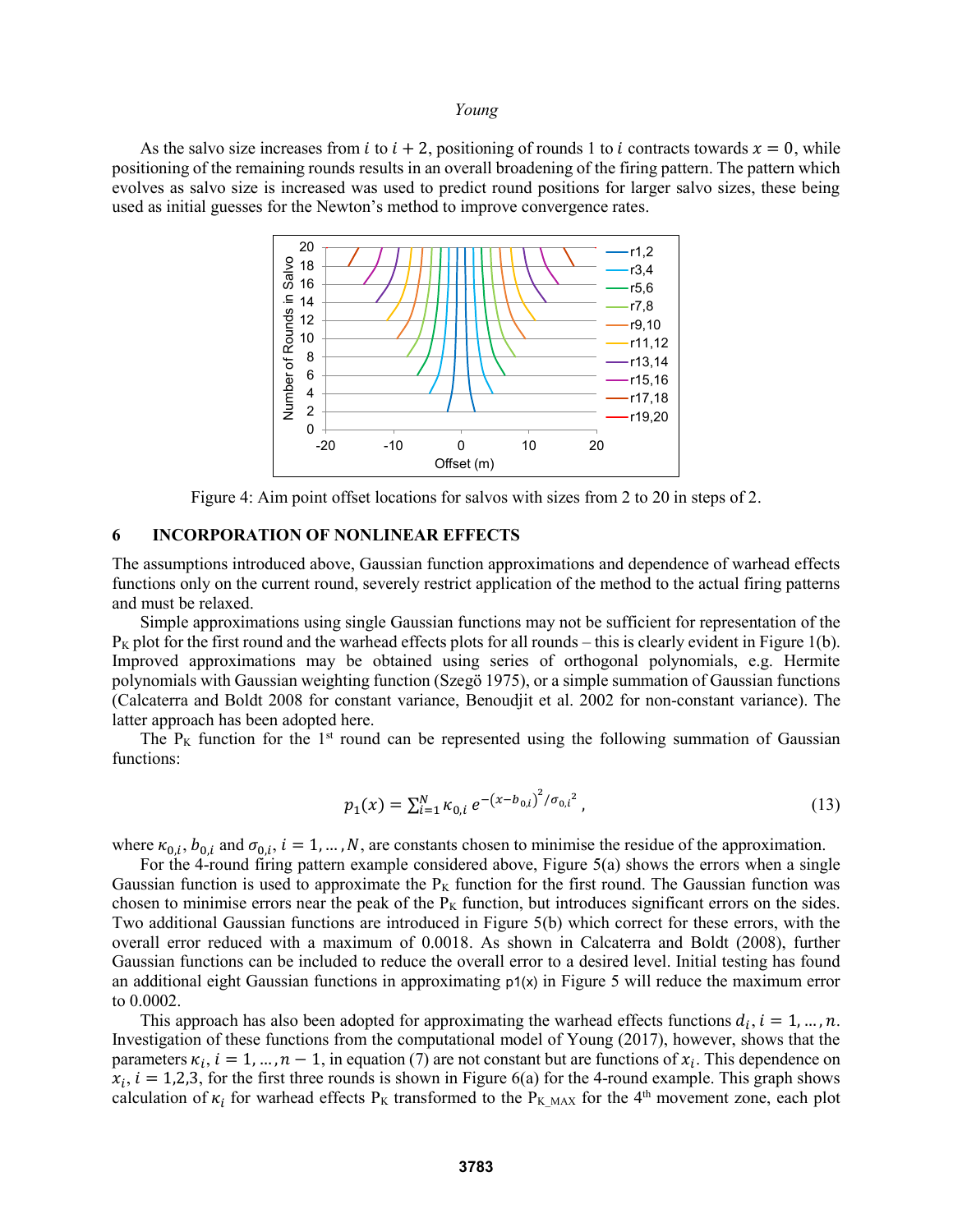being for the warhead in isolation. The results show the plots to be similar. The 1<sup>st</sup> round plot has higher  $\kappa_1$ (and therefore P<sub>K</sub>) nearer  $x_1 = 0$ , this becoming lower as  $|x_1|$  increases. This reflects the 1<sup>st</sup> round movement zone being more condensed near  $x = 0$ , while movement zones for subsequent rounds have increasing expansion about  $x = 0$ .



Figure 5: Approximations to 4-round Max  $P_K$  curve: (a) Single Gaussian function; (b) Sum of three Gaussian functions.

The results from Figure 6(a) suggest  $\kappa_i$  can be represented using the Gaussian function approximation

$$
\kappa_i(x_i) = \alpha_i e^{-x_i^2/\beta_i^2},\tag{14}
$$

with the constants  $\alpha_i$ ,  $\beta_i$  obtained through a calibration from numerical results.

The plots in Figure 6(b) show the translation in the maximum point of the P<sub>K</sub> plots from the P<sub>K MAX</sub> curves for the rounds originating movement zone to the movement zone for round 4. This translation accompanies the P<sub>K</sub> transformation described above for Figure 2, which results when aligning the P<sub>K MAX</sub> curves for all rounds at the detonation time for the last round. For round 3, the plot is fairly linear indicating the translation has small impact, which can be expected as the translation is done for only one time step, the difference in detonation times from round 4 to round 3. For round 1, the plot becomes nonlinear away from  $x_1 = 0$ , indicating greater impact of the transformation of the round 1 P<sub>K</sub> plot from movement zone 1 to movement zone 4. These "dilation" effects have to be taken into account when mapping backwards from the last movement zone, where the firing pattern optimisation is performed, to earlier movement zones for salvo  $P<sub>K</sub>$  calculation.

A final aspect that needs to be better represented is the dependence of warhead effects functions  $d_i$ ,  $i = 1, ..., n$ , on placement of earlier rounds. Figure 7(a) shows for the 4-round example how  $\kappa_2(x_2)$ , which relates to round 2 P<sub>K</sub>, varies with placement of round 2 at  $x_2$  for previous placements of round 1 at locations  $x_1 = 0, \pm 10, \pm 20$ . The graph shows a strong dependence which can be better understood by plotting Figure 7(a) results using abscissa  $x_2 - x_1 + c_{2,1}(x_2)$ , where  $c_{2,1}(x_2)$  is determined empirically to align the curves. This is done in Figure 7(b), the round  $2 P_K$ 's being normalized to the maximum values as given in Figure 6(a) for round 2. This process aligns all plots describing dependence of round 2 effects on placement of round 1, although asymmetric effects become prominent as  $|x_2|$  increases from 10 to 20. Figure 7(b) results provide a modifier to apply for round 2  $P<sub>K</sub>$  calculation given round 1 placement. For round 1 placement directly in line with round 2 (with the  $c_{2,1}$  adjustment), the modifier value 0.775 decreases the round 2 P<sub>K</sub>. The modifier takes on values of 1 when the round 1 placement is sufficiently away from round 2, i.e. round 2 P<sub>K</sub> is unaffected by the round 1 placement for  $|x_2 - x_1 + c_{2,1}| > 30$ .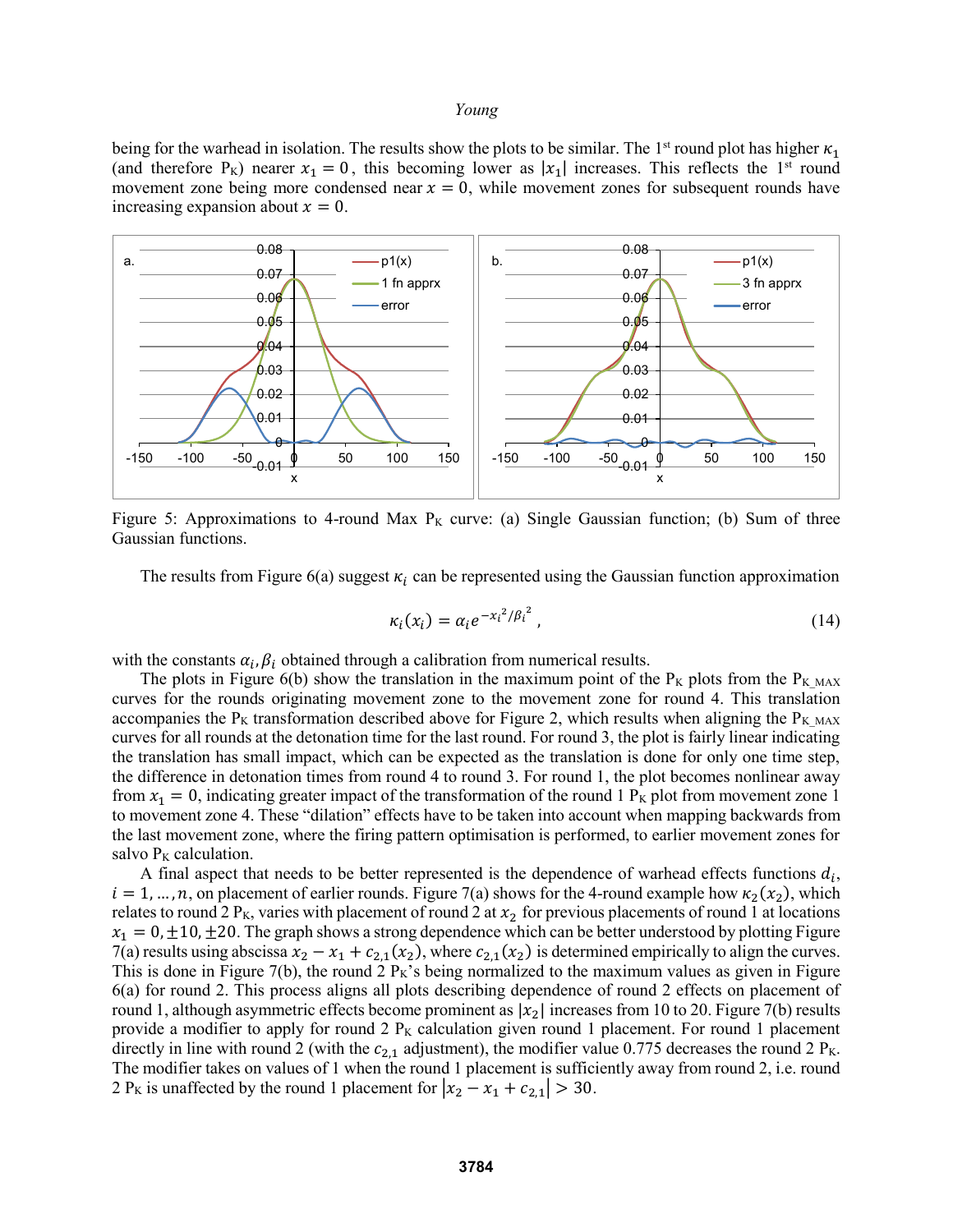

Figure 6: Dependence of warhead effects distribution on lateral offset: (a) Variation in  $P_K$ ; (b) Lateral offset translation to time point 4.



Figure 7: Dependence of round 2 max  $P(K)$  distribution on round 1 placement: (a) Variation in round 2  $P_K$ ; (b) Modifier to round 2  $P_K$ .

A modified form of equation (7) which incorporates a Gaussian series approximation and modifiers to account for the above influences on warhead effects is given in (15). The modifiers  $\kappa_i(x_i)$  are defined in (14). The modifiers  $m_{i,k}$  are defined in (16) and capture the effects depicted in Figure 7(a) applied across all pair-wise combinations of current round-earlier round. The constants  $w_{i,k}$ ,  $\varphi_{i,k}$  are obtained through a calibration from numerical results.

$$
d_i(x|x_i,\ldots,x_i) = \kappa_i(x_i) \left( \sum_{j=1}^N \kappa_{i,j} e^{-\left(x - b_{i,j} - x_i\right)^2 / \sigma_{i,j}^2} \right) \prod_{k=1}^{i-1} \left(1 - \prod_{j=1}^k m_{i+1-j,k+1-j}\right).
$$
 (15)

$$
m_{i,k} = w_{i,k} e^{-\left(x_i - x_k + c_{i,k}\right)^2 / \varphi_{i,k}^2}.
$$
 (16)

These equations in conjunction with equations (8), (9) and (13) constitute a simplified firing pattern model whose data inputs can be calibrated from a more detailed model.

# **7 COMPUTER IMPLEMENTATION**

The simplified firing pattern model and optimisation method based on Newton's search with Gaussian elimination for finding local extrema have been implemented in a computer model using Dolphin Smalltalk (2016). The model employs an object-oriented design. Object classes are defined for the basic function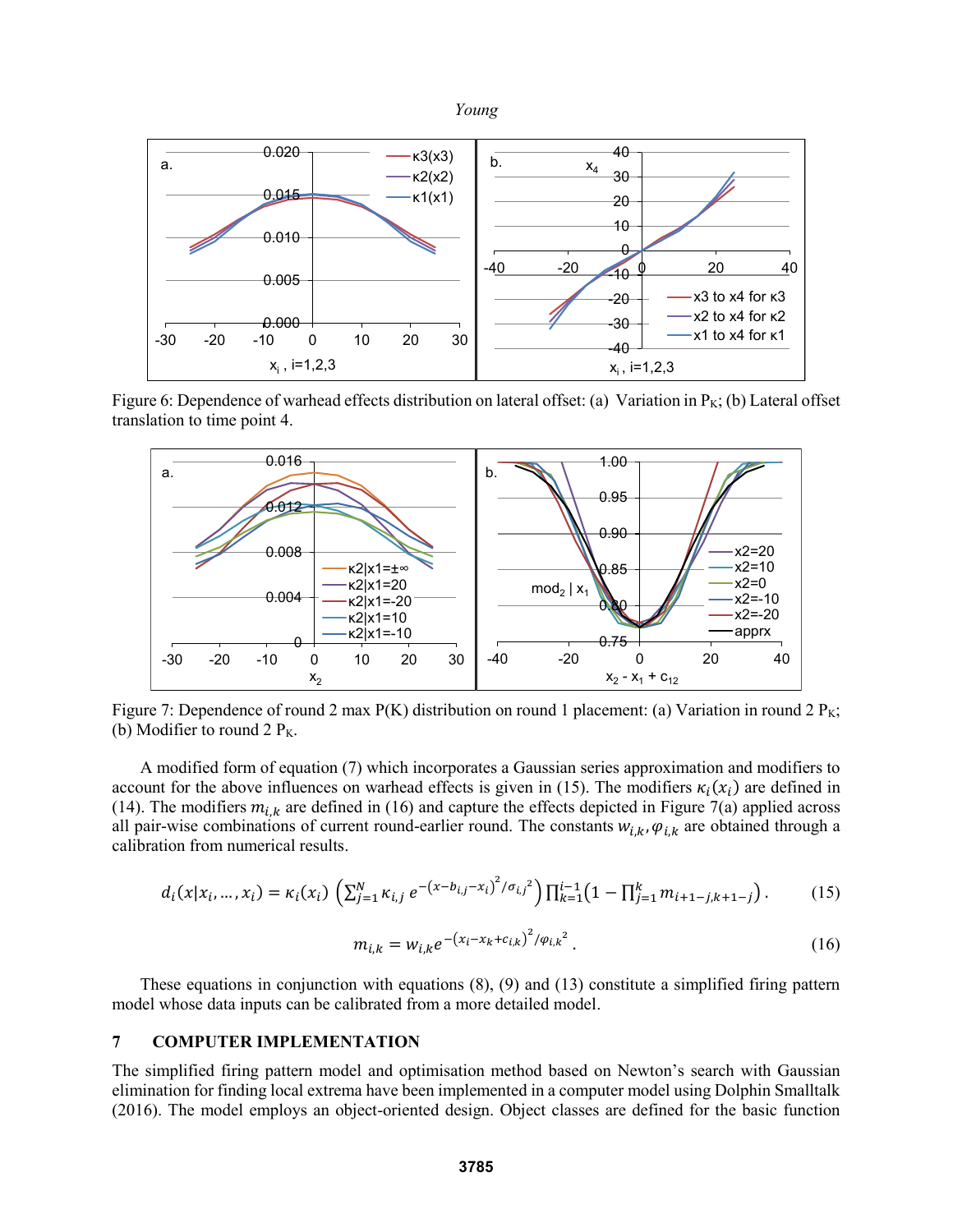components which make up equations (8), (9) and (13) to (16), including generic function operators for summation and multiplication. An object structure is constructed for the functions in equations (13) and (15). These function objects are used for generating derivative values through the chain rule for an input set of round offsets needed for evaluating equations (10) and (12). An algorithm employing Gaussian elimination is then used to solve (11) from which an updated set of round positions can be obtained. This process is repeated iteratively until convergence to a desired accuracy is obtained.

Testing has shown the optimisation method to be stable with rapid convergence requiring no underrelaxation when the initial positions of the rounds are sufficiently close to a local extrema, e.g. from less than 10 to 250 iterations. Under-relaxation is required for initial positions further away from local extrema. The method has been complemented by a sparse exhaustive search across the full parameter space to enable identification of areas containing local extrema. These areas are then run through the optimiser to find the local extrema, from which a global maximum can then be obtained.

Data inputs for the model include all parameters defining the Gaussian functions and modifiers used for equations (13) and (15). These parameters are obtained through calibration of outputs from a more detailed model, such as that given in Young (1027). The calibration process parallels the analysis outlined above for Figures 5 to 7.

A performance comparison of the optimiser with the detailed model of Young (2017) is given in Table 1 for the 4-round and 6-round firing patterns considered in the next section. The models were executed on an Intel Core i5-5200U processor with 12 GB of memory. The optimiser results are for a calibrated model, the calibration involving a one-time initialisation of the detailed model with post-analysis to produce the required inputs. The initialisation, which involves construction of the  $P_{KMAX}$  curves for each round, is also required by the detailed model for it to perform single assessments. From Table 1 the optimiser is seen to be 30,000 times faster than the detailed model for a single 4-round pattern assessment, decreasing to 7,000 times for the 6-round pattern. Results in the following section show the optimiser is able to arrive at a firing pattern with local maximum  $P_K$  within 250 iterations, the execution time for this being significantly faster than a single assessment of the detailed model.

| <b>Firing Pattern</b> | <b>Detailed Model</b> |                          | <b>Optimiser</b>         |                       |  |
|-----------------------|-----------------------|--------------------------|--------------------------|-----------------------|--|
|                       | <b>Initialisation</b> | <b>Single Assessment</b> | <b>Single Assessment</b> | <b>250 Iterations</b> |  |
| 4-Round               | 617 s                 | 22.9 s                   | $0.00075$ s              | 0.19 s                |  |
| 6-Round               | $1007$ s              | $34.3$ s                 | $0.0048$ s               | $.2$ s                |  |

Table 1: Performance comparison of the optimiser with the detailed model of Young (2017).

#### **8 APPLICATION TO 4-ROUND AND 6-ROUND FIRING PATTERNS**

Initial results are presented here for the 4-round firing pattern given in Figure 1 and an expanded 6-round example using the same data inputs. The model and input data from Young (2017) for the 4-round firing pattern were used to provide the calibration inputs for the optimiser. Only a partial calibration was performed at this time, in particular, round 1 interactions on round 2, captured in modifier  $m_{2,1}$ , were also applied for round 1 interactions on round 3, and round 2 on 3, i.e.  $m_{3,2} = m_{3,1} = m_{2,1}$ . Additionally, the parameters  $c_{i,k}$  in modifiers  $m_{i,k}$  have not yet been implemented. Dilation effects are accounted for in mapping round positions from the final movement zone, used by the optimiser, to the movement zones for individual rounds, used by the detailed model.

Preliminary results are summarised in Table 2. Case 1.a shows the results reported in Young (2017), obtained using a heuristic search approach for defining round offsets  $x_i$  (first two rounds positioned at peaks of P<sub>K MAX</sub> curves, local search for  $x_3$  with  $x_4$  computed from its resulting P<sub>K MAX</sub> curve). Case 1.b shows results obtained during further testing of the model from Young (2017), these having the maximum  $P_K$ obtained over all cases considered. Cases 1.c and 1.d show results from the optimisation model with round positions mapped back into the individual round movement zones, based on their detonation times, and then evaluated using the model from Young (2017).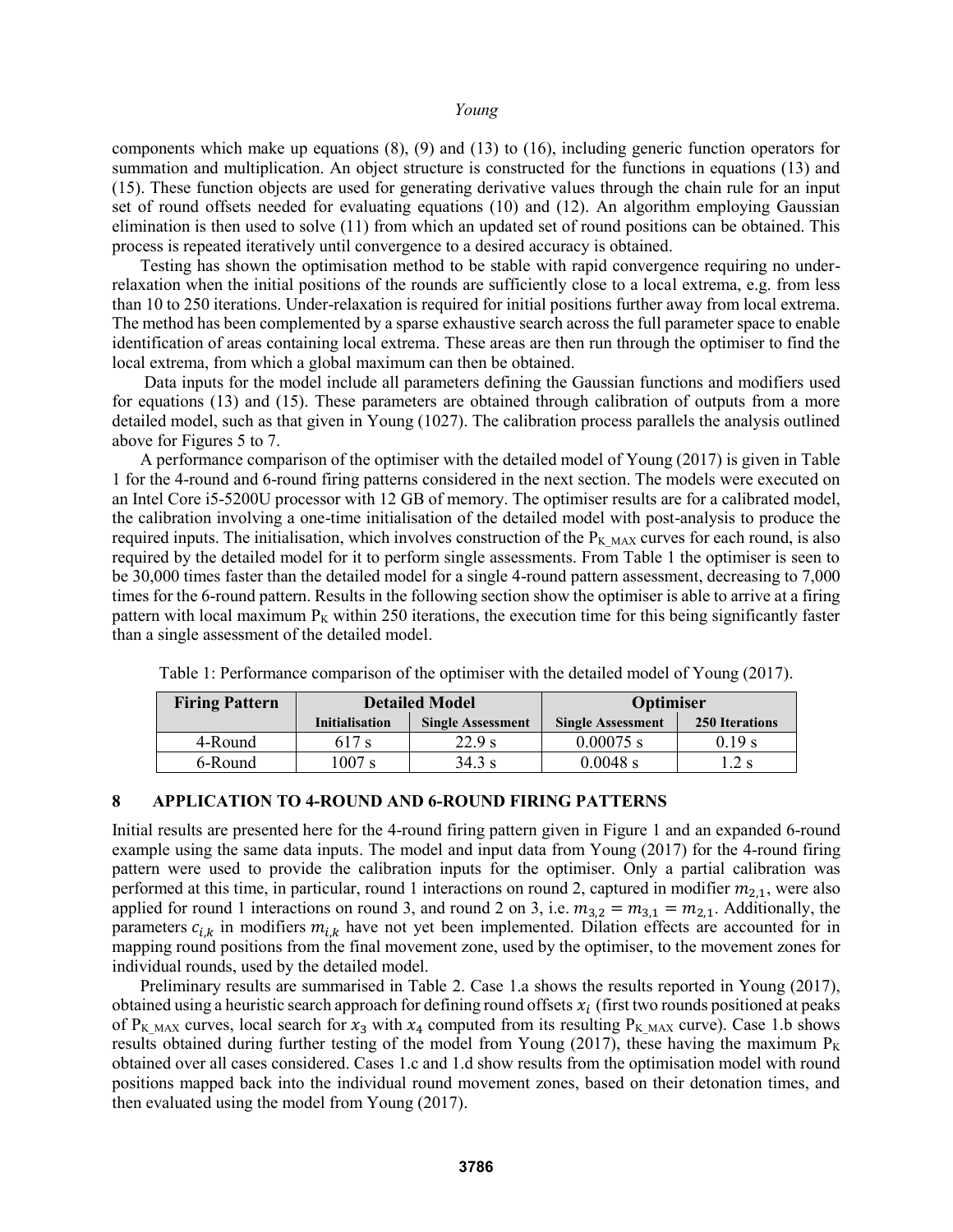| Case | <b>Firing Pattern</b> | <b>Method</b>             | $x_1, , x_n$              | $P_{K}$ | <b>Iterations</b> |
|------|-----------------------|---------------------------|---------------------------|---------|-------------------|
| 1.a  | 4-Round               | Detailed Model: Heuristic | $0, 0, 9.6, -14$          | 0.24997 | $\sim$ 250        |
| 1.b  | 4-Round               | Detailed Model: Testing   | $4, -4, 10, -14$          | 0.25022 | $\sim$ 250        |
| 1.c  | 4-Round               | Optimiser: Local Max      | $1, 2, 14, -14$           | 0.24940 | 220               |
| 1.d  | 4-Round               | Optimiser: Local Max      | $8, -15, 5, -6$           | 0.24670 | 209               |
| 2.a  | 6-Round               | Optimiser: Local Max      | $0, -1, 15, -15, 50, -54$ | 0.30808 | 226               |
| 2.b  | 6-Round               | Detailed Model: Local Max | $0, 0, 10, -11, 46, -50$  | 0.31400 | 25                |

Table 2: Comparison of  $P_K$  results for round offsets obtained from the firing pattern optimizer.

Case 1.c used the initial position from Case 1.a for the optimisation run. The resulting position after execution of the optimiser was  $(1, 2, 14, -14)$ , which then yielded a P<sub>K</sub> of 0.24940 when considered back in the detailed model. This is a slight decrease of  $0.23\%$  in  $P_K$  and shift in position from the results of Case 1.a. Case 1.c results were also obtained when the initial position from Case 1.b was used, i.e. the two separate initial positions from Cases 1.a and 1.b both converged to the same solution in the optimiser.

Case 1.d results were obtained by the optimiser when the initial value (12.2, -22.5, 7.1, -7.0) was used. This position was obtained from a sparse exhaustive search of the simplified model across the parameter space for round offsets. For this situation the optimiser found a second local extrema with a slightly reduced  $P<sub>K</sub>$  from that found for Case 1.c.

Initial 6-round results are presented in Case 2.a for the optimiser and Case 2.b for the detailed model. The optimiser used the calibrations obtained for the 4-round example, noting that extrapolation was used to extend the position translations given in Figure 6(b) for the additional two time points and wider breath of the 6-round firing pattern. Case 2.b results were obtained using a limited local search with the detailed model about the Case 2.a position. This found a nearby position with  $P<sub>K</sub>$  increased by 2%.

The results in Table 2 indicate the optimiser is successful in finding firing patterns with maximum salvo  $P_K$ 's that approach those obtained from the more detailed model. This is done in significantly faster execution time, given the times per iteration (single assessment) from Table 1. It should be noted that all  $P<sub>K</sub>$  results in Table 2 were obtained from the detailed model of Young (2017), only the round positions used for Cases 1.c, 1.d and 2.a were obtained from the optimiser. These results indicate a generally flat structure of the salvo  $P_K$  surface, with respect to the parameter space defined by round offsets. This flatness results in the optimiser finding different local extrema, based on the initial positions used. Further investigation using the models is required to understand the topology of the salvo  $P_K$  surface and dependence on errors, such as those introduced by the Gaussian approximation for  $p_1(x)$  in equation (13).

# **9 CONCLUDING REMARKS**

A theoretical model based on Gaussian function approximations for warhead effects has been developed for analysis of firing patterns in context of a single engagement assessment. A calibration of the model using results from Young (2017) and its computer implementation have demonstrated the model can be used to rapidly explore a parameter space using optimisation techniques for identification of firing patterns which maximise salvo kill probability. The results indicate the model is able to find "near optimal" solutions in a much faster run time, noting that not all aspects of the model have been calibrated and its accuracy can be improved. Further work has been identified to expand and increase the accuracy of the calibration of the simplified model, and continue testing and cross-model validation for larger salvo sizes, for which the performance difference between the simplified and detailed models will become more pronounced.

The simplified model offers potential to support development of firing patterns by complementing more detailed and robust modelling with high fidelity Monte Carlo simulations, or using methods such as that presented in Young (2017). Outputs from analysis using these techniques can then be used for tactics development and to define firing doctrine for a gun control system, either through lookup tables based on